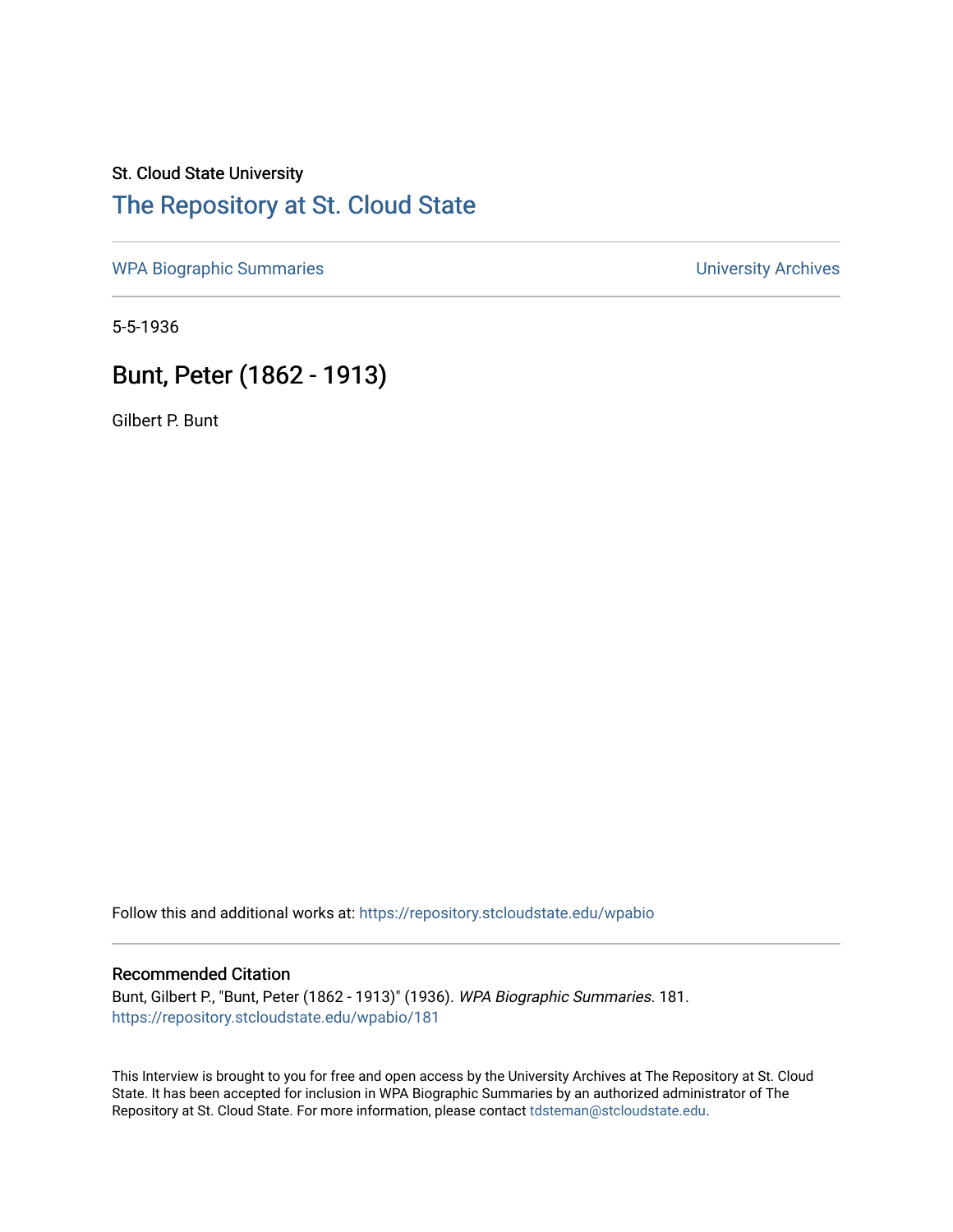# BUNT, PETER  $File No. 8-187$

Peter Bunt was born in June, 1862 in Penrsylvania. He Married Sophia Marzick at the St. Mary's Church in St. Cloud in 1883. They were married by Father George. Sophia (Marzick) Bunt was born near Foley, Benton County, Minnesota, in August, 1865.

Peter Bunt was employed at the Bridgman Mills when he first came to St. Cloud. These mills where located near the present city disposal plant. Later he went to work for the **Owen** and Raymond Sash and Door Factory which stood near the ravine between Second and Third Avenue South. This factory later burned and was rebuilt and is now known as the St. Cloud Iron Works.

Peter was a member of the City Police force. After leaving the employe of the city he went to work as watchman at the dam where he met hie death by drowning on June 25, 1913. He had been attending the sluiceway of the boom at the dam and was alone at the time so details of the accident were never learned.

Peter and Sophia (Marzick) Bunt were the parents of three children: John, who lives in California as does his sister Mary. Sylvester is retired from 20 years service in the United States Navy and now lives in California. His rating was Chief Petty Officer at the time of hie retirement.

| Interview: | Sophia (Marzick) Bunt  |
|------------|------------------------|
|            | 919 9th Street South   |
| Date:      | May 5, 1936            |
| By.        | <b>Gilbert P. Bunt</b> |